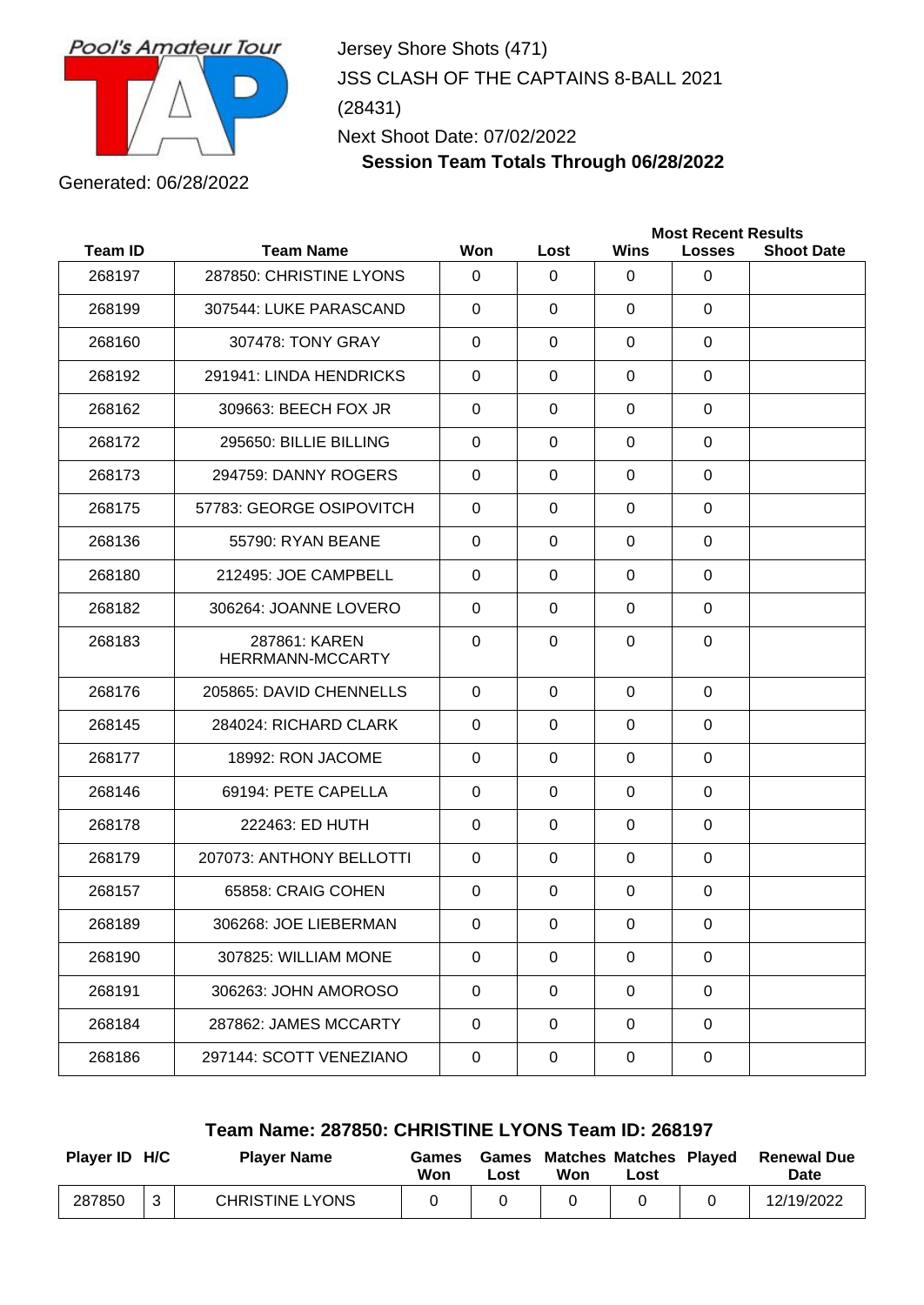| Team Name: 307544: LUKE PARASCAND Team ID: 268199 |                |                                                     |                     |                      |                                      |                                       |          |                                   |  |
|---------------------------------------------------|----------------|-----------------------------------------------------|---------------------|----------------------|--------------------------------------|---------------------------------------|----------|-----------------------------------|--|
| Player ID H/C                                     |                | <b>Player Name</b>                                  | Games<br>Won        | <b>Games</b><br>Lost | <b>Matches Matches Played</b><br>Won | Lost                                  |          | <b>Renewal Due</b><br><b>Date</b> |  |
| 307544                                            | 3              | <b>LUKE PARASCAND</b>                               | 0                   | 0                    | 0                                    | 0                                     | 0        | 05/14/2023                        |  |
| Team Name: 307478: TONY GRAY Team ID: 268160      |                |                                                     |                     |                      |                                      |                                       |          |                                   |  |
| Player ID H/C                                     |                | <b>Player Name</b>                                  | Games<br>Won        | Games<br>Lost        | Won                                  | <b>Matches Matches Played</b><br>Lost |          | <b>Renewal Due</b><br>Date        |  |
| 307478                                            | 4              | <b>TONY GRAY</b>                                    | $\Omega$            | $\Omega$             | $\Omega$                             | 0                                     | $\Omega$ | 05/11/2023                        |  |
|                                                   |                | Team Name: 291941: LINDA HENDRICKS Team ID: 268192  |                     |                      |                                      |                                       |          |                                   |  |
| Player ID H/C                                     |                | <b>Player Name</b>                                  | Games<br>Won        | Games<br>Lost        | Won                                  | <b>Matches Matches Played</b><br>Lost |          | <b>Renewal Due</b><br>Date        |  |
| 291941                                            | $\overline{4}$ | <b>LINDA HENDRICKS</b>                              | 0                   | 0                    | 0                                    | 0                                     | $\Omega$ | 05/09/2023                        |  |
|                                                   |                | Team Name: 309663: BEECH FOX JR Team ID: 268162     |                     |                      |                                      |                                       |          |                                   |  |
| Player ID H/C                                     |                | <b>Player Name</b>                                  | Games               | Games                |                                      | <b>Matches Matches Played</b>         |          | <b>Renewal Due</b>                |  |
|                                                   |                |                                                     | Won                 | Lost                 | Won                                  | Lost                                  |          | Date                              |  |
| 309663                                            | 4              | <b>BEECH FOX JR</b>                                 | $\Omega$            | 0                    | 0                                    | 0                                     | $\Omega$ | 10/05/2022                        |  |
| Team Name: 295650: BILLIE BILLING Team ID: 268172 |                |                                                     |                     |                      |                                      |                                       |          |                                   |  |
| Player ID H/C                                     |                | <b>Player Name</b>                                  | Games<br>Won        | Games<br>Lost        | Won                                  | <b>Matches Matches Played</b><br>Lost |          | <b>Renewal Due</b><br>Date        |  |
| 295650                                            | 6              | <b>BILLIE BILLING</b>                               | 0                   | 0                    | 0                                    | 0                                     | 0        | 12/25/2022                        |  |
|                                                   |                | Team Name: 294759: DANNY ROGERS Team ID: 268173     |                     |                      |                                      |                                       |          |                                   |  |
| Player ID H/C                                     |                | <b>Player Name</b>                                  | <b>Games</b><br>Won | Games<br>Lost        | Won                                  | <b>Matches Matches Played</b><br>Lost |          | <b>Renewal Due</b><br><b>Date</b> |  |
| 294759                                            | 3              | <b>DANNY ROGERS</b>                                 | 0                   | 0                    | 0                                    | 0                                     | 0        | 12/03/2022                        |  |
|                                                   |                | Team Name: 57783: GEORGE OSIPOVITCH Team ID: 268175 |                     |                      |                                      |                                       |          |                                   |  |
| Player ID H/C                                     |                | <b>Player Name</b>                                  | <b>Games</b><br>Won | Games<br>Lost        | Won                                  | <b>Matches Matches Played</b><br>Lost |          | <b>Renewal Due</b><br>Date        |  |
| 57783                                             | 6              | <b>GEORGE OSIPOVITCH</b>                            | $\Omega$            | 0                    | 0                                    | 0                                     | 0        | 04/07/2023                        |  |
| Team Name: 55790: RYAN BEANE Team ID: 268136      |                |                                                     |                     |                      |                                      |                                       |          |                                   |  |
|                                                   |                |                                                     |                     |                      |                                      |                                       |          |                                   |  |
| Player ID H/C                                     |                | <b>Player Name</b>                                  | Games<br>Won        | <b>Games</b><br>Lost | Won                                  | <b>Matches Matches Played</b><br>Lost |          | <b>Renewal Due</b><br><b>Date</b> |  |
| 55790                                             | 1              | <b>RYAN BEANE</b>                                   | 0                   | 0                    | 0                                    | 0                                     | 0        | 02/26/2023                        |  |
|                                                   |                | Team Name: 212495: JOE CAMPBELL Team ID: 268180     |                     |                      |                                      |                                       |          |                                   |  |
| Player ID H/C                                     |                | <b>Player Name</b>                                  | <b>Games</b><br>Won | Games                |                                      | <b>Matches Matches Played</b>         |          | <b>Renewal Due</b><br>Date        |  |
| 212495                                            | 5              | <b>JOE CAMPBELL</b>                                 | 0                   | Lost<br>0            | Won<br>0                             | Lost<br>0                             | 0        | 09/20/2022                        |  |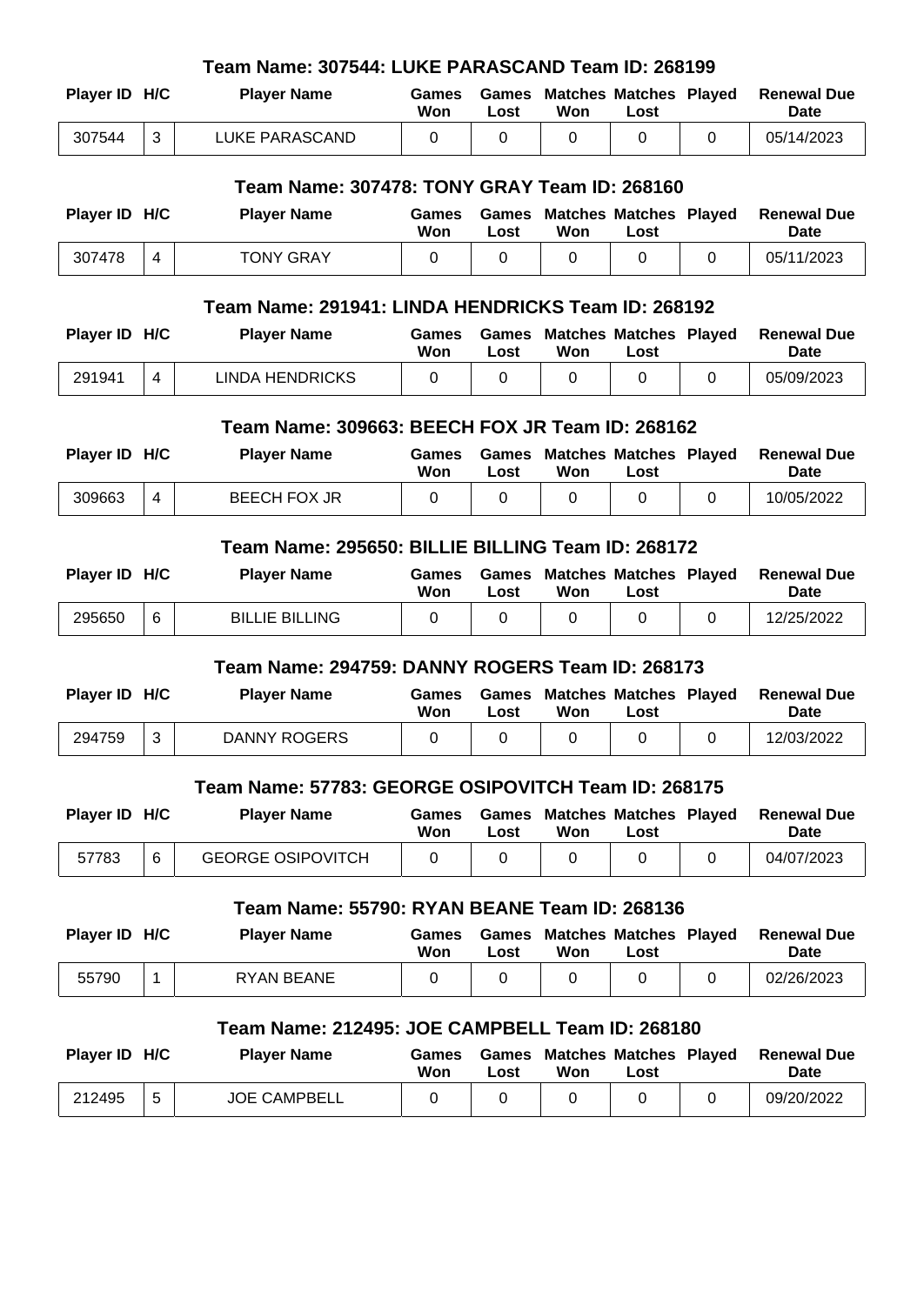| Team Name: 306264: JOANNE LOVERO Team ID: 268182                                           |                                            |                                                           |                     |                      |                                            |                                       |          |                                   |  |  |
|--------------------------------------------------------------------------------------------|--------------------------------------------|-----------------------------------------------------------|---------------------|----------------------|--------------------------------------------|---------------------------------------|----------|-----------------------------------|--|--|
| Player ID H/C                                                                              |                                            | <b>Player Name</b>                                        | Games<br>Won        | Games<br>Lost        | Won                                        | <b>Matches Matches Played</b><br>Lost |          | <b>Renewal Due</b><br><b>Date</b> |  |  |
| 306264                                                                                     | 3                                          | <b>JOANNE LOVERO</b>                                      | 0                   | 0                    | 0                                          | 0                                     | 0        | 01/08/2023                        |  |  |
|                                                                                            |                                            | Team Name: 287861: KAREN HERRMANN-MCCARTY Team ID: 268183 |                     |                      |                                            |                                       |          |                                   |  |  |
|                                                                                            |                                            |                                                           |                     |                      |                                            |                                       |          |                                   |  |  |
| Player ID H/C                                                                              |                                            | <b>Player Name</b>                                        | <b>Games</b><br>Won | <b>Games</b><br>Lost | Won                                        | <b>Matches Matches Played</b><br>Lost |          | <b>Renewal Due</b><br><b>Date</b> |  |  |
| 287861                                                                                     | 3                                          | <b>KAREN</b><br><b>HERRMANN-MCCARTY</b>                   | $\Omega$            | 0                    | $\Omega$                                   | $\Omega$                              | $\Omega$ | 12/19/2022                        |  |  |
|                                                                                            |                                            | Team Name: 205865: DAVID CHENNELLS Team ID: 268176        |                     |                      |                                            |                                       |          |                                   |  |  |
| Player ID H/C                                                                              |                                            | <b>Player Name</b>                                        | Games<br>Won        | Games<br>Lost        | Won                                        | <b>Matches Matches Played</b><br>Lost |          | <b>Renewal Due</b><br><b>Date</b> |  |  |
| 205865                                                                                     | 4                                          | <b>DAVID CHENNELLS</b>                                    | 0                   | 0                    | 0                                          | 0                                     | 0        | 04/10/2023                        |  |  |
|                                                                                            |                                            | Team Name: 284024: RICHARD CLARK Team ID: 268145          |                     |                      |                                            |                                       |          |                                   |  |  |
| Player ID H/C                                                                              |                                            | <b>Player Name</b>                                        | Games               | Games                |                                            | <b>Matches Matches Played</b>         |          | <b>Renewal Due</b>                |  |  |
|                                                                                            |                                            |                                                           | Won                 | Lost                 | Won                                        | Lost                                  |          | <b>Date</b>                       |  |  |
| 284024                                                                                     | 1                                          | <b>RICHARD CLARK</b>                                      | 0                   | 0                    | $\Omega$                                   | 0                                     | 0        | 02/26/2023                        |  |  |
| Team Name: 18992: RON JACOME Team ID: 268177                                               |                                            |                                                           |                     |                      |                                            |                                       |          |                                   |  |  |
| Player ID H/C                                                                              |                                            | <b>Player Name</b>                                        | Games<br>Won        | Games<br>Lost        | Won                                        | <b>Matches Matches Played</b><br>Lost |          | <b>Renewal Due</b><br><b>Date</b> |  |  |
| 18992                                                                                      | 4                                          | <b>RON JACOME</b>                                         | 0                   | 0                    | 0                                          | 0                                     | 0        | 04/16/2023                        |  |  |
|                                                                                            |                                            | Team Name: 69194: PETE CAPELLA Team ID: 268146            |                     |                      |                                            |                                       |          |                                   |  |  |
| Player ID H/C                                                                              |                                            | <b>Player Name</b>                                        | <b>Games</b>        |                      | <b>Games Matches Matches Played</b>        |                                       |          | <b>Renewal Due</b>                |  |  |
|                                                                                            |                                            |                                                           | Won                 | Lost                 | Won                                        | Lost                                  |          | Date                              |  |  |
| 69194                                                                                      | 5                                          | PETE CAPELLA                                              | 0                   | 0                    | 0                                          | 0                                     | 0        | 02/20/2023                        |  |  |
|                                                                                            | Team Name: 222463: ED HUTH Team ID: 268178 |                                                           |                     |                      |                                            |                                       |          |                                   |  |  |
| Player ID H/C                                                                              |                                            | <b>Player Name</b>                                        | Games<br>Won        | Lost                 | <b>Games Matches Matches Played</b><br>Won | Lost                                  |          | <b>Renewal Due</b><br><b>Date</b> |  |  |
| 222463                                                                                     | 5                                          | <b>ED HUTH</b>                                            | $\Omega$            | 0                    | 0                                          | 0                                     | $\Omega$ | 12/20/2022                        |  |  |
|                                                                                            |                                            |                                                           |                     |                      |                                            |                                       |          |                                   |  |  |
| Team Name: 207073: ANTHONY BELLOTTI Team ID: 268179<br><b>Games Matches Matches Played</b> |                                            |                                                           |                     |                      |                                            |                                       |          |                                   |  |  |
| Player ID H/C                                                                              |                                            | <b>Player Name</b>                                        | Games<br>Won        | Lost                 | Won                                        | Lost                                  |          | <b>Renewal Due</b><br><b>Date</b> |  |  |
| 207073                                                                                     | 5                                          | <b>ANTHONY BELLOTTI</b>                                   | 0                   | 0                    | 0                                          | 0                                     | 0        | 04/09/2023                        |  |  |
| Team Name: 65858: CRAIG COHEN Team ID: 268157                                              |                                            |                                                           |                     |                      |                                            |                                       |          |                                   |  |  |
|                                                                                            |                                            |                                                           |                     |                      |                                            |                                       |          |                                   |  |  |
| Player ID H/C                                                                              |                                            | <b>Player Name</b>                                        | <b>Games</b><br>Won | Lost                 | <b>Games Matches Matches Played</b><br>Won | Lost                                  |          | <b>Renewal Due</b><br><b>Date</b> |  |  |
| 65858                                                                                      | $\overline{4}$                             | <b>CRAIG COHEN</b>                                        | 0                   | 0                    | $\Omega$                                   | 0                                     | 0        | 09/07/2022                        |  |  |